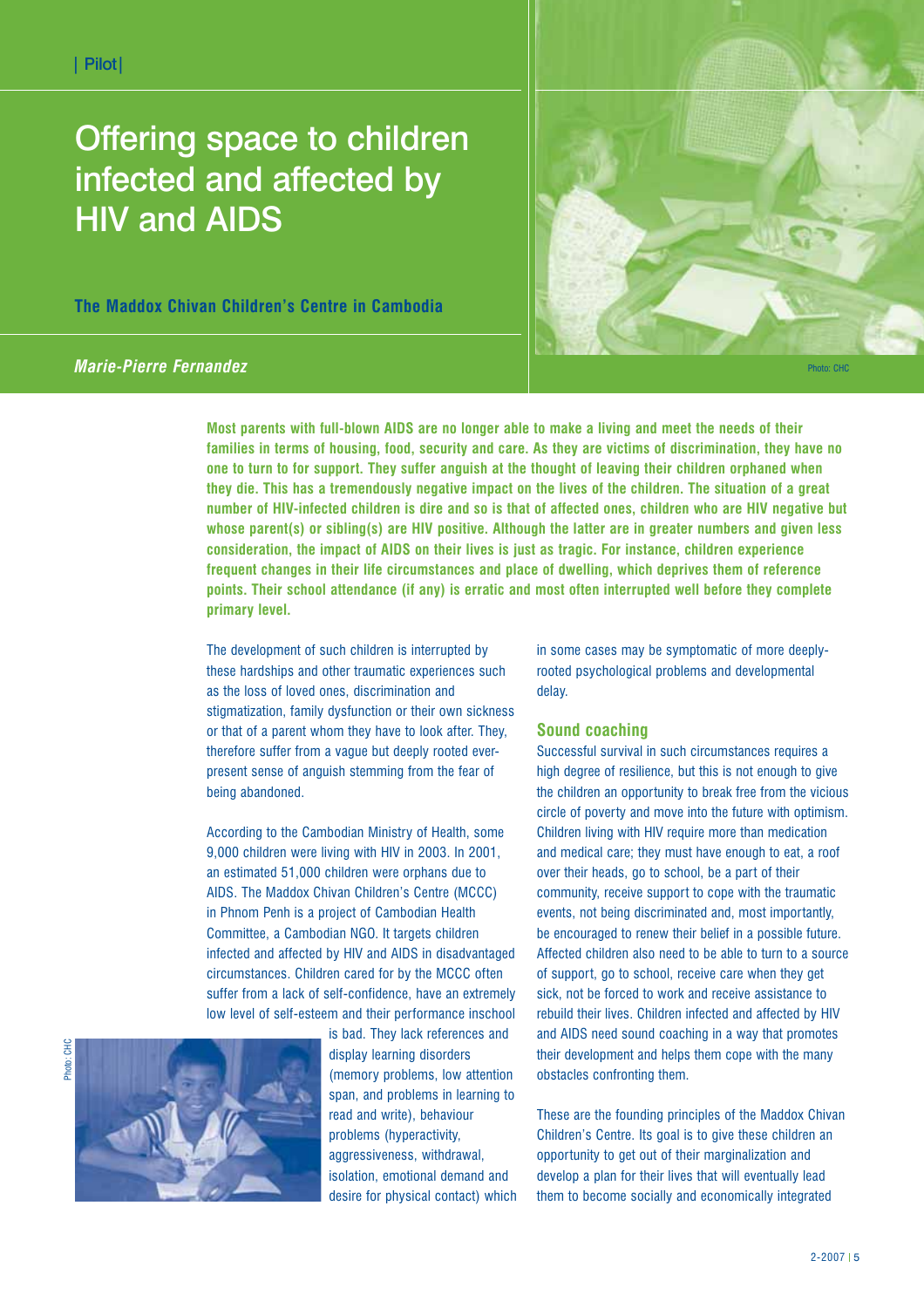citizens. The strategy consists of providing multidisciplinary support to meet their urgent needs (medical, nutritional and social) that compensates for some of the deprivations they suffer from with regard to their educational and psychological needs. Since its initiation in February 2006, the centre has provided assistance to 350 children aged 0 to 16. Factors considered while selecting children to be assisted include their medical needs, family situation (priority is given to orphans and children living with a widowed parent), economic and psychological distress (of parents and children), schooling challenges (not attending or falling behind in school). There is special focus on pre-school age children and teenagers.

## **Comprehensive care and support**

The MCCC operates as a day care centre, taking in children for half days or full time and supporting them in the following areas:

- *Medical and nutritional* – Where necessary, affected children are monitored medically and provided with cost-free medication and hospitalization. Infected children are put on ART and are monitored by the paediatric department of a public hospital. Doctors and nurses from this hospital do consultations for HIV-positive children at the MCCC. All children receive a daily nutrient provision.

Children infected and affected by HIV and AIDS need sound coaching in a way that promotes their development and helps them cope with the many obstacles confronting them

- *Educational* Pre-school support is given to small children starting at age 2 to stimulate their intellectual curiosity as well as provide them with appropriate means to develop their potential and acquire basic skills for successful schooling and socialization. School support is given from grade 1 to 6 to help pupils maintain their level and make up for falling behind due to repeatedly missing school and thus help curtail the pattern of failure and school dropout.
- *Psychological* Special emphasis is put on psychological support but other needs are also addressed to enable the child to develop properly. The support provided at the MCCC is comprised of three key interventions: 1) Therapeutic counselling focusing on therapeutic education and compliance with treatment, 2) Psychological support given to HIV-infected children, those suffering from distress or going through a difficult time in group sessions based on art therapy or on a one-to-one basis, 3) Life skills workshops for information pick up, expression and

interchange that help the children to think and acquire knowledge and skills that can help them to avoid certain social risks (drugs, delinquency, AIDS, etc.) and explore work opportunities.

- *Social* Personalized follow-up of families, which involves identifying those in need, regular evaluations and immediate intervention in a problem or crisis situation (finding a home, death, abandonment, family abuse or violence, unemployment, etc.) so as to avert the situation whereby their living conditions become even more precarious.
- *Leisure activities* One-to-one or group games both indoors and outdoors, computer activities, English, artistic expression and sports are offered. Such activities promote the good physical and mental health of the children and are also outstanding tools for learning and development.

### **Indicators of success**

The programme has not been assessed since it was started up in 2006. It is therefore premature to draw conclusions on its impact. Nevertheless, the results achieved underscore its effectiveness to a certain extent. There is evidence of the programme's impact on education: we have noticed improved performance at school and at the MCCC and a behaviour change in class (greater attention span, sustained concentration and stimulation of a definite interest in learning). Also, all children who had dropped out of school went back to school while others enrolled for the first time at the beginning of the 2006/2007 school year.

With regards to social risks, we have also seen a decreased number of children and teenagers running away from home, living in the streets or even turning to delinquency. We believe that our focus on improvement of self-worth has led to a decrease in aggressive behaviour patterns, hyperactivity, and symptoms of depression and, most importantly for those children, help to build belief in a possible and positive future. Finally, we have also noticed that relationships in the family have improved. Parents frequently express a sense of relief now that they no longer feel left on their own to care for their children, and they often show their satisfaction once they see that their children are doing well in school and are exhibiting better behaviour patterns.

# **Offering an educational and therapeutic space**

Overall, it can be said that the centre is an educational and therapeutic space where children can find the following:

- *A response to their overall basic needs (multidisciplinary offer) as well as their specific*